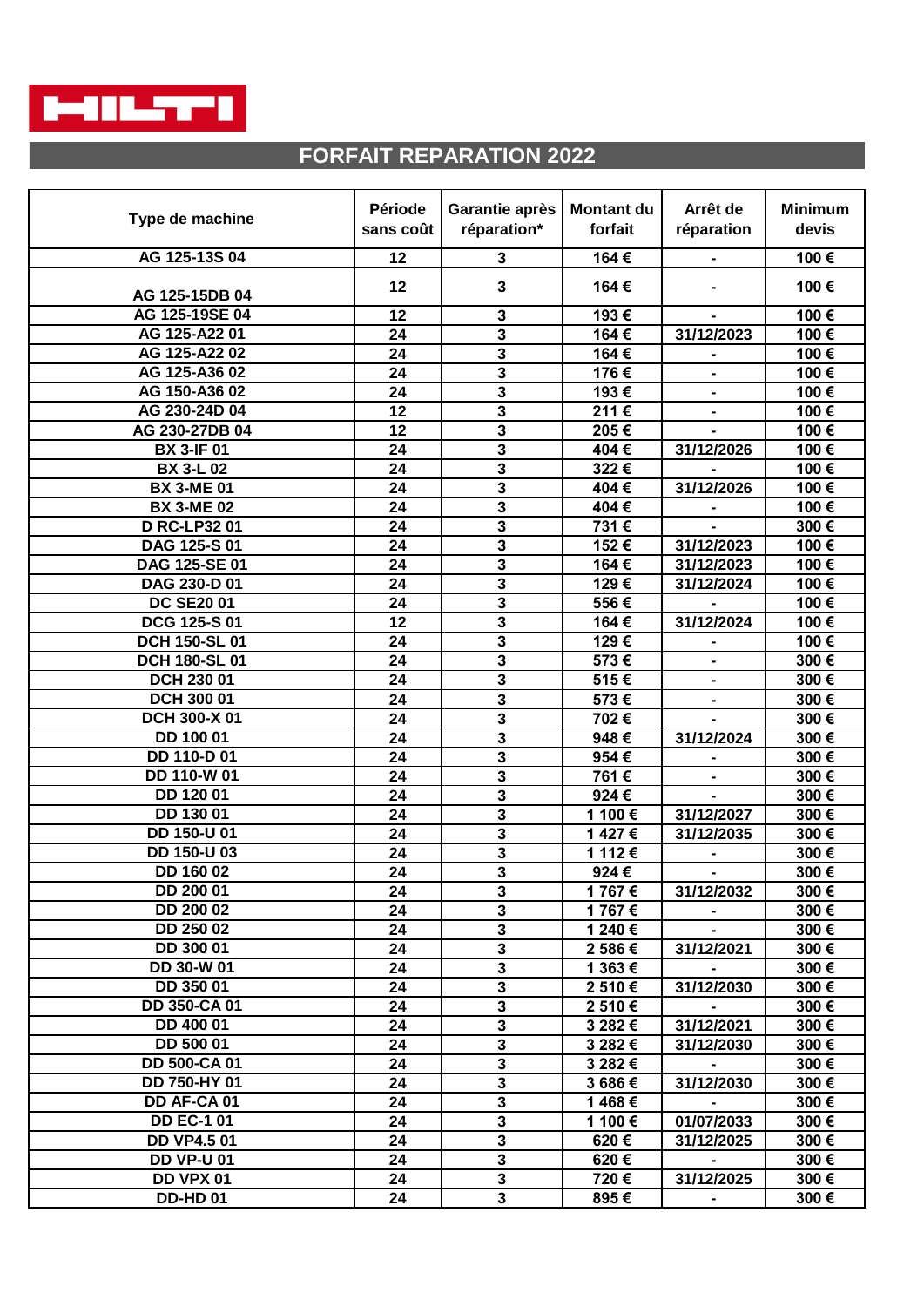| <b>DD-ST 120 01</b>      | 24 | $\mathbf{3}$            | 421€     | $\blacksquare$           | 300€ |
|--------------------------|----|-------------------------|----------|--------------------------|------|
| <b>DD-ST 130 01</b>      | 24 | $\overline{\mathbf{3}}$ | 538€     |                          | 300€ |
| <b>DD-ST 150-U 01</b>    | 12 | 3                       | 538€     |                          | 300€ |
| <b>DD-ST 160 01</b>      | 12 | $\overline{\mathbf{3}}$ | 538€     | Ξ.                       | 300€ |
| <b>DD-ST 3001</b>        | 24 | $\overline{\mathbf{3}}$ | 655€     | $\overline{\phantom{0}}$ | 300€ |
| <b>DD-WMS 100 01</b>     | 24 | $\overline{\mathbf{3}}$ | 907€     |                          | 300€ |
| <b>DD-WMS 100 BLE 01</b> | 24 | $\overline{\mathbf{3}}$ | 954€     |                          | 300€ |
| <b>DEG 125-D 01</b>      | 24 | $\overline{\mathbf{3}}$ | 170€     | 31/12/2024               | 300€ |
| <b>DEG 150-D 01</b>      | 24 | $\overline{\mathbf{3}}$ | 193€     | 31/12/2024               | 100€ |
| DG 150 01                | 24 | $\overline{\mathbf{3}}$ | 1632€    |                          | 100€ |
| <b>DGH 130 01</b>        | 24 | 3                       | 293€     | $\blacksquare$           | 100€ |
| <b>DPC 2001</b>          |    |                         |          | $\blacksquare$           |      |
|                          | 24 | 3                       | 503€     | $\blacksquare$           | 300€ |
| <b>DS EB-TS2001</b>      | 24 | 3                       | 5 528€   | 31/12/2024               | 100€ |
| <b>DS RC-TS2001</b>      | 24 | 3                       | 796€     | $\blacksquare$           | 300€ |
| <b>DS RC-TS2201</b>      | 24 | 3                       | 1 375€   |                          | 300€ |
| <b>DS RC-TS5 01</b>      | 24 | 3                       | 731€     |                          | 300€ |
| <b>DS TS2001</b>         | 24 | 3                       | 6792€    |                          | 300€ |
| <b>DS TS20-E01</b>       | 24 | $\overline{\mathbf{3}}$ | 5692€    | 31/12/2029               | 300€ |
| <b>DS TS22 01</b>        | 24 | 3                       | 3 235 €  | 31/12/2030               | 300€ |
| <b>DS TS32 01</b>        | 24 | 3                       | 4914€    | 31/12/2030               | 300€ |
| <b>DS TS5-E 01</b>       | 24 | $\overline{\mathbf{3}}$ | 5 528€   | 31/12/2019               | 300€ |
| <b>DS TS5-SE 01</b>      | 24 | $\overline{\mathbf{3}}$ | 5 265 €  | 31/12/2024               | 300€ |
| <b>DS WS1001</b>         | 24 | $\overline{\mathbf{3}}$ | 4 896€   | 31/12/2024               | 300€ |
| <b>DS WS1002</b>         | 24 | $\overline{\mathbf{3}}$ | 10 653€  | 31/12/2030               | 300€ |
| <b>DS WS10-E01</b>       | 24 | 3                       | 12 051 € | 31/12/2031               | 300€ |
| <b>DS WS1501</b>         | 12 | $\overline{\mathbf{3}}$ | 6 107 €  | 31/12/2023               | 300€ |
| <b>DS WS1502</b>         | 12 | $\overline{\mathbf{3}}$ | 10 758 € | 30/06/2035               | 300€ |
| <b>DS WSS3002</b>        | 12 | 3                       | 10 366 € | 31/12/2030               | 300€ |
| <b>DSH 600-X 01</b>      | 12 | 3                       | 597€     |                          | 300€ |
| <b>DSH 700 01</b>        | 12 | 3                       | 597€     | 31/12/2023               | 300€ |
| <b>DSH 700 02</b>        | 12 | $\mathbf{3}$            | 597€     | $\blacksquare$           | 300€ |
| <b>DSH 700-X03</b>       | 12 | $\mathbf{3}$            | 550€     | $\blacksquare$           | 300€ |
| <b>DSH 900 01</b>        | 12 | $\mathbf 3$             | 597€     | 01/01/2023               | 300€ |
| <b>DSH 900 02</b>        | 12 | $\overline{\mathbf{3}}$ | 567€     |                          | 300€ |
| <b>DSH 900-X 03</b>      | 12 | $\mathbf{3}$            | 579€     |                          | 300€ |
| <b>DSH-FSC01</b>         | 24 | $\overline{\mathbf{3}}$ | 246€     |                          | 300€ |
| <b>DSH-P01</b>           |    | 3                       |          | $\blacksquare$           |      |
| <b>DST 10-CA01</b>       | 24 | $\overline{\mathbf{3}}$ | 82€      |                          | 300€ |
|                          | 24 |                         | 7 371 €  |                          | 300€ |
| <b>DST 10-E01</b>        | 24 | $\overline{\mathbf{3}}$ | 7 371 €  | 31/12/2029               | 300€ |
| <b>DST 20-CA 01</b>      | 24 | $\overline{\mathbf{3}}$ | 3633€    |                          | 100€ |
| <b>DST WRC-CA01</b>      | 24 | $\overline{\mathbf{3}}$ | 1 024 €  |                          | 100€ |
| <b>DST-RC 1001</b>       | 24 | $\mathbf{3}$            | 731€     |                          | 100€ |
| <b>DSW 3018-E01</b>      | 24 | $\overline{\mathbf{3}}$ | 52 826 € | $\blacksquare$           | 100€ |
| DX 201                   | 24 | 3                       | 135€     | ٠                        | 100€ |
| DX 351 01                | 24 | $\overline{\mathbf{3}}$ | 357€     |                          | 100€ |
| DX 36 01                 | 24 | $\mathbf 3$             | 187€     | 31/12/2031               | 100€ |
| DX 36-M 01               | 24 | $\mathbf{3}$            | 187€     | 31/12/2022               | 100€ |
| DX 460 01                | 24 | $\mathbf{3}$            | 380€     | 31/12/2032               | 100€ |
| DX 462 01                | 24 | $\mathbf{3}$            | 480€     |                          | 100€ |
| DX 501                   | 24 | $\mathbf 3$             | 380€     |                          | 100€ |
| DX 76 01                 | 24 | $\mathbf{3}$            | 433€     |                          | 100€ |
| <b>DX 76 PTR 01</b>      | 24 | $\overline{\mathbf{3}}$ | 415€     |                          | 100€ |
| DX 860-ENP 01            | 12 | $\mathbf{3}$            | 1 094 €  | 31/12/2027               | 100€ |
| GX 120 01                | 24 | 3                       | 433€     | 31/12/2024               | 100€ |
| GX 120-ME 01             | 24 | $\overline{\mathbf{3}}$ | 433€     | 31/12/2024               | 100€ |
| GX 201                   | 24 | $\overline{\mathbf{3}}$ | 392€     |                          | 100€ |
| <b>GX 2-IE-XL 01</b>     | 24 | $\mathbf{3}$            | 328€     |                          | 100€ |
| GX 301                   | 24 | $\mathbf{3}$            | 433€     | $\blacksquare$           | 300€ |
| GX 3-ME 01               | 24 | $\overline{\mathbf{3}}$ | 410€     | $\blacksquare$           | 100€ |
|                          |    |                         |          |                          |      |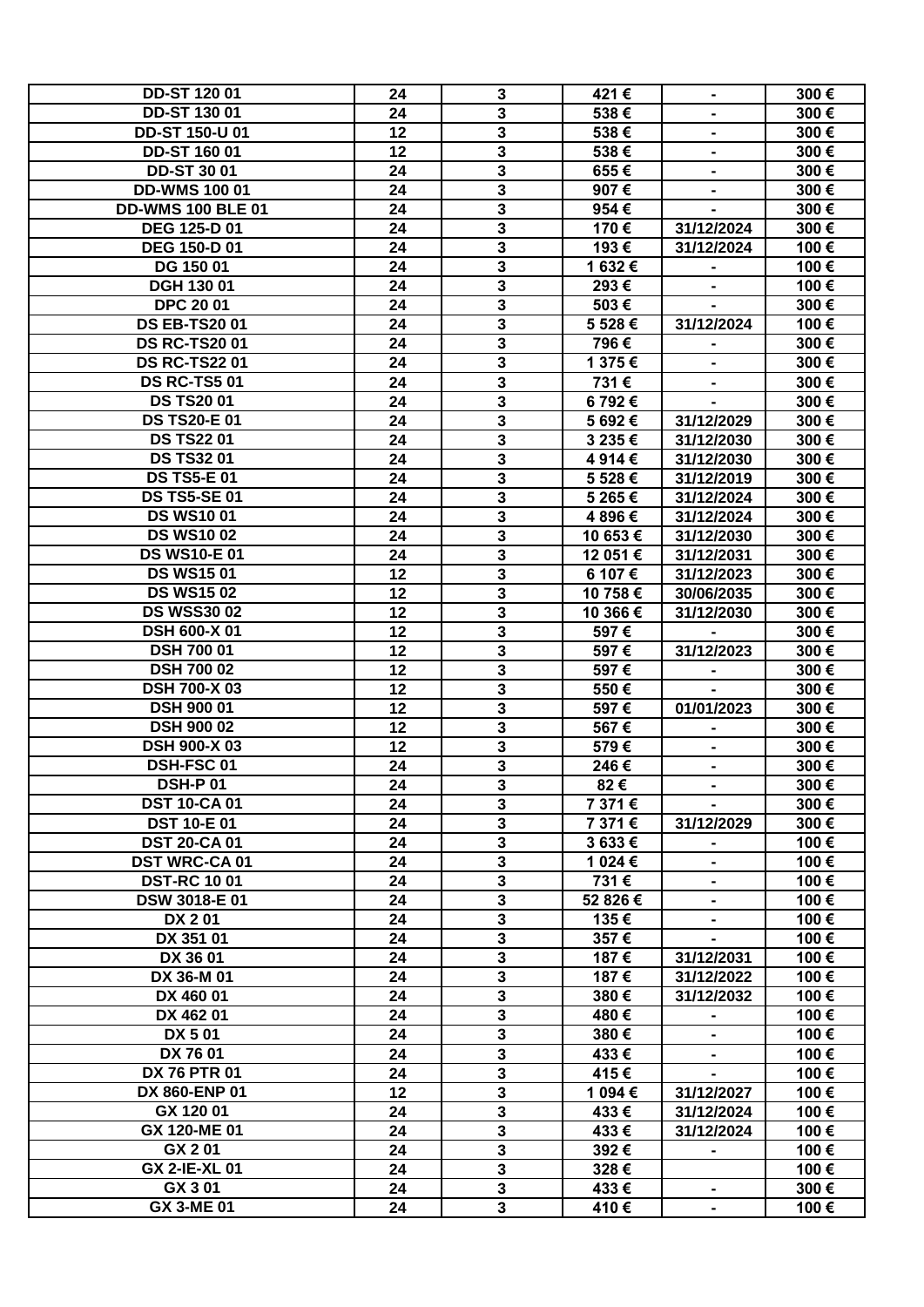| GX 90-WF 01          | 24 | $\mathbf{3}$            | 298€    | $\blacksquare$ | 100€ |
|----------------------|----|-------------------------|---------|----------------|------|
| <b>HA EXO-O101</b>   | 24 | $\overline{\mathbf{3}}$ | 556€    |                | 300€ |
| <b>HAT 28 01</b>     | 24 | 3                       | 1 275 € |                | 300€ |
| <b>HAT 50 01</b>     | 24 | 3                       | 1 229€  | Ξ.             | 100€ |
| HDE 500-A22 01       | 24 | $\overline{\mathbf{3}}$ | 386€    | $\blacksquare$ | 100€ |
| LP 15 01             | 24 | 3                       | 7985€   |                | 100€ |
| LP 32 01             | 24 | $\overline{\mathbf{3}}$ | 9 214 € |                | 100€ |
| MX 7201              | 24 | $\mathbf{3}$            | 158€    | 00/01/1900     | 100€ |
| MX 7501              | 24 | $\overline{3}$          | 152€    | 31/12/2011     | 300€ |
| MX 76 01             | 12 | $\overline{\mathbf{3}}$ | 164€    |                | 300€ |
| <b>MX 76 PTR 01</b>  | 12 | 3                       | 164€    | $\blacksquare$ | 300€ |
| NPR 032 IE-A22 01    |    |                         |         | ۰.             |      |
|                      | 24 | 3                       | 0€      | $\blacksquare$ | 100€ |
| NPR 032 PE-A22 01    | 24 | 3                       | 0€      | $\blacksquare$ | 100€ |
| NPR PM TH 01         | 24 | 3                       | 0€      | $\blacksquare$ | 100€ |
| NPR PM U 01          | 24 | $\mathbf{3}$            | 0€      | -              | 100€ |
| NPR PS U 01          | 24 | $\overline{\mathbf{3}}$ | 0€      |                | 100€ |
| NPR PS V 01          | 24 | $\mathbf 3$             | 0€      |                | 100€ |
| P 8000 D 01          | 24 | $\overline{\mathbf{3}}$ | 468€    | $\blacksquare$ | 100€ |
| PLC 300 01           | 24 | 3                       | 1468€   | $\blacksquare$ | 100€ |
| PLC 400 01           | 24 | 3                       | 1468€   | $\blacksquare$ | 100€ |
| PLT 300 01           | 24 | 3                       | 410€    |                | 100€ |
| <b>PM 2-L 01</b>     | 24 | $\overline{\mathbf{3}}$ | 398€    |                | 100€ |
| <b>PM 2-LG 01</b>    | 24 | $\overline{\mathbf{3}}$ | 398€    | -              | 100€ |
| <b>PM 30-MG 01</b>   | 24 | $\overline{\mathbf{3}}$ | 257€    |                | 100€ |
| <b>PM 40-MG 01</b>   | 24 | 3                       | 480€    |                | 300€ |
| PM 4-M 01            | 24 | $\overline{\mathbf{3}}$ | 480€    | $\blacksquare$ | 100€ |
| <b>PMA 31 01</b>     | 24 | $\overline{\mathbf{3}}$ | 140€    | ۰.             | 100€ |
| <b>PMA 31G 01</b>    | 24 | 3                       | 129€    | $\blacksquare$ | 300€ |
| <b>PMC 46 02</b>     | 24 | $\mathbf 3$             | 269€    |                | 300€ |
| <b>PML 4202</b>      | 24 | 3                       | 176€    | 31/12/2020     | 300€ |
| <b>PMP 45 02</b>     | 24 | $\mathbf{3}$            | 176€    |                | 300€ |
| POC 200 01           | 24 | $\mathbf{3}$            | 3 235€  |                | 300€ |
| <b>POL 1001</b>      | 24 | $\mathbf 3$             | 129€    |                | 300€ |
| <b>POL 1501</b>      | 24 | $\overline{\mathbf{3}}$ | 269€    | $\blacksquare$ | 300€ |
| POS 1501             | 24 | $\mathbf{3}$            | 527€    |                | 300€ |
| POS 150 01           | 24 | $\overline{\mathbf{3}}$ | 1 112 € |                | 300€ |
| POS 1801             | 24 | 3                       | 644€    |                | 300€ |
| POS 180 01           | 24 | $\overline{\mathbf{3}}$ | 644€    |                | 300€ |
| <b>POT 1001</b>      | 24 | $\overline{\mathbf{3}}$ |         |                |      |
|                      |    |                         | 410€    |                | 300€ |
| PP 10 01             | 24 | $\overline{\mathbf{3}}$ | 339€    | 01/10/2023     | 300€ |
| PP 10 02             | 24 | $\overline{\mathbf{3}}$ | 1638€   | 07/10/2030     | 300€ |
| <b>PR 2-HS 01</b>    | 24 | $\mathbf{3}$            | 731€    | 31/12/2022     | 300€ |
| <b>PR 2-HS A1202</b> | 24 | $\overline{\mathbf{3}}$ | 696€    | $\blacksquare$ | 300€ |
| PR 300-HV2S 01       | 24 | 3                       | 1 024 € |                | 300€ |
| <b>PR 30-HVS 01</b>  | 24 | $\overline{\mathbf{3}}$ | 965€    | 31/12/2023     | 300€ |
| <b>PR 30-HVS 02</b>  | 24 | $\mathbf 3$             | 965€    |                | 300€ |
| PR 30-HVSG A12 02    | 24 | $\overline{\mathbf{3}}$ | 1 135€  |                | 100€ |
| <b>PR 3-HVSG 01</b>  | 24 | $\mathbf 3$             | 977€    | 31/12/2023     | 100€ |
| <b>PR 3-HVSG 02</b>  | 24 | $\mathbf{3}$            | 977€    |                | 100€ |
| <b>PRA 201</b>       | 24 | $\mathbf{3}$            | 47€     | 31/12/2017     | 100€ |
| <b>PRA 2002</b>      | 24 | $\mathbf{3}$            | 339€    |                | 100€ |
| <b>PRA 20G 01</b>    | 24 | $\mathbf{3}$            | 88€     |                | 100€ |
| <b>PRA 30 03</b>     | 24 | $\overline{\mathbf{3}}$ | 216€    |                | 100€ |
| <b>PRA 300 01</b>    | 24 | 3                       | 216€    |                | 100€ |
| <b>PRA 30G 01</b>    | 24 | $\overline{\mathbf{3}}$ | 216€    |                | 100€ |
| <b>PRA 30G 02</b>    | 24 | $\overline{\mathbf{3}}$ | 176€    |                | 100€ |
| <b>PRA 31 01</b>     | 24 | $\overline{\mathbf{3}}$ | 252€    | 31/12/2018     | 100€ |
| <b>PRA 35 01</b>     | 24 | $\overline{\mathbf{3}}$ | 252€    | 31/12/2019     | 100€ |
| <b>PRA 36 01</b>     | 24 | $\overline{\mathbf{3}}$ | 252€    | $\blacksquare$ | 100€ |
|                      |    |                         |         |                |      |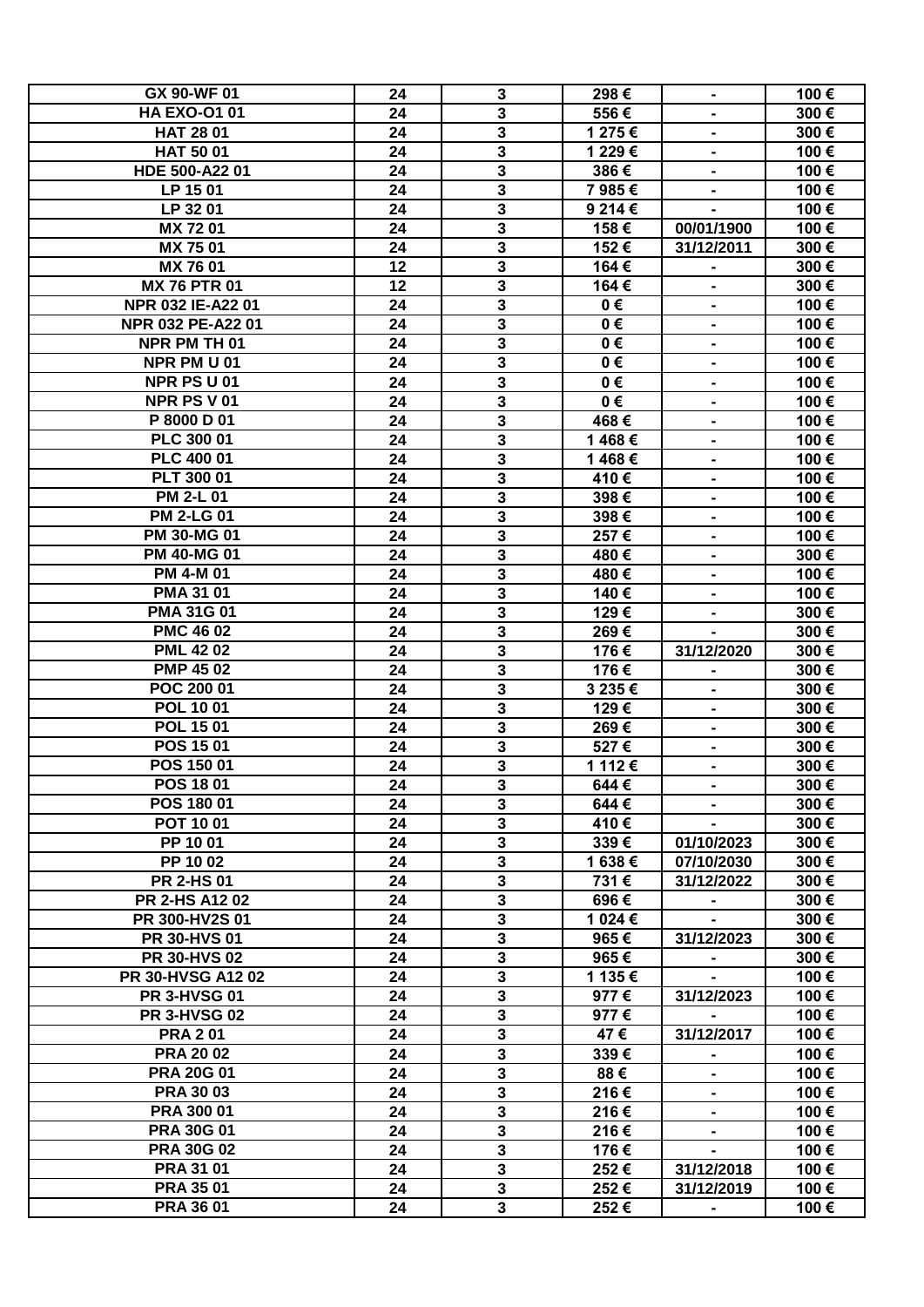| <b>PRA 38 01</b>     | 24 | $\mathbf{3}$            | 252€    | 31/12/2021     | 100€ |
|----------------------|----|-------------------------|---------|----------------|------|
| <b>PRA 380 01</b>    | 24 | $\overline{\mathbf{3}}$ | 252€    |                | 100€ |
| <b>PRA 84 01</b>     | 24 | 3                       | 216€    |                | 300€ |
| <b>PRA 84 G 01</b>   | 24 | 3                       | 216€    |                | 300€ |
| <b>PRA 90 01</b>     | 24 | $\overline{\mathbf{3}}$ | 415€    |                | 300€ |
| <b>PRE 301</b>       | 24 | $\overline{\mathbf{3}}$ | 216€    | 31/12/2018     | 300€ |
| <b>PRE 38 01</b>     | 24 | $\overline{\mathbf{3}}$ | 661€    |                | 300€ |
| <b>PRI 201</b>       | 24 | $\overline{\mathbf{3}}$ | 655€    | 31/12/2020     | 300€ |
| <b>PRI 36 01</b>     | 24 | $\overline{\mathbf{3}}$ | 1 100€  | 31/12/2023     | 300€ |
| <b>PRM 1501</b>      | 24 | $\overline{\mathbf{3}}$ | 907€    |                | 300€ |
| PS 1000 01           | 24 | $\overline{\mathbf{3}}$ | 907€    |                | 300€ |
| PS 200 01            | 24 | $\overline{\mathbf{3}}$ | 907€    | $\blacksquare$ | 300€ |
| PS 200 M 01          | 12 | 3                       | 907€    | 31/12/2020     | 300€ |
| PS 200 S 01          | 24 | 3                       | 907€    | 31/12/2020     | 300€ |
| <b>PS 200 S 02</b>   | 24 | 3                       | 907€    |                | 300€ |
| PS 250 02            | 24 | $\overline{\mathbf{3}}$ | 907€    |                | 300€ |
| <b>PS 30 01</b>      | 24 | 3                       |         | 31/12/2023     | 300€ |
| PS 300-W 01          |    |                         | 620€    |                |      |
| PS 35 01             | 24 | $\overline{\mathbf{3}}$ | 293€    |                | 300€ |
|                      | 24 | $\overline{\mathbf{3}}$ | 140€    | 31/12/2020     | 300€ |
| PS 38 01             | 24 | $\overline{\mathbf{3}}$ | 369€    | 31/12/2020     | 100€ |
| PS 50 01             | 24 | $\overline{\mathbf{3}}$ | 538€    |                | 100€ |
| PSA 100 01           | 24 | $\overline{\mathbf{3}}$ | 3 282 € |                | 100€ |
| PSA 200 01           | 24 | $\overline{\mathbf{3}}$ | 2 556€  |                | 100€ |
| PSA 81 01            | 24 | $\overline{\mathbf{3}}$ | 129€    |                | 100€ |
| PX 1001              | 24 | 3                       | 228€    | Ξ.             | 100€ |
| <b>PX 10 R 01</b>    | 24 | $\overline{\mathbf{3}}$ | 240€    | $\blacksquare$ | 100€ |
| <b>PX 10 T 01</b>    | 24 | 3                       | 216€    | $\blacksquare$ | 100€ |
| RT 6-A22 01          | 24 | 3                       | 152€    | $\blacksquare$ | 100€ |
| SB 4-A22 01          | 24 | 3                       | 129€    | $\blacksquare$ | 100€ |
| <b>SBT 4-A2201</b>   | 24 | $\overline{\mathbf{3}}$ | 240€    | $\blacksquare$ | 100€ |
| <b>SC 55W 01</b>     | 24 | 3                       | 421€    |                | 100€ |
| <b>SC 70W-A22 01</b> | 24 | 3                       | 293€    |                | 100€ |
| <b>SCM 22-A01</b>    | 24 | 3                       | 257€    |                | 100€ |
| <b>SCW 22-A01</b>    | 24 | $\overline{3}$          | 339€    | $\blacksquare$ | 100€ |
| <b>SCW 7001</b>      | 24 | 3                       | 216€    |                | 100€ |
| SD 5000 01           | 24 | $\overline{\mathbf{3}}$ | 164€    |                | 100€ |
| SD 5000-A22 01       | 24 | 3                       | 164€    |                | 100€ |
| SD 6000 01           | 24 | $\overline{\mathbf{3}}$ | 176€    |                | 100€ |
| <b>SD-M 201</b>      | 24 | $\overline{\mathbf{3}}$ | 176€    |                | 100€ |
| <b>SD-M202</b>       | 24 | $\overline{\mathbf{3}}$ | 176€    |                | 100€ |
| <b>SDT 3001</b>      | 24 | $\overline{\mathbf{3}}$ | 158€    | 31/12/2020     | 100€ |
| <b>SDT 501</b>       | 24 | 3                       | 357€    | 31/12/2026     | 100€ |
| SF 10W-A22 01        | 24 | $\overline{\mathbf{3}}$ | 216€    | 31/12/2024     | 100€ |
| SF 10W-A22 02        | 12 | 3                       | 216€    |                | 100€ |
| SF 14-A 01           | 24 | 3                       | 140€    | 31/12/2028     | 100€ |
| SF 22-A 01           | 24 | 3                       | 216€    | 31/12/2024     | 100€ |
| SF 2-A1202           | 12 | $\overline{\mathbf{3}}$ | 129€    |                | 100€ |
| <b>SF 2H-A1202</b>   | 24 | 3                       | 129€    |                | 100€ |
| SF 4-A22 01          | 12 | $\overline{\mathbf{3}}$ | 129€    |                | 100€ |
| SF 6-A22 01          | 24 | 3                       | 176€    | 01/03/2027     | 100€ |
| SF 6-A22 02          | 24 | $\mathbf{3}$            | 176€    |                | 100€ |
| SF 6H-A22 01         | 24 | 3                       | 140€    | 01/03/2027     | 100€ |
| SF 8M-A22 01         | 24 | $\overline{\mathbf{3}}$ | 216€    |                | 100€ |
| <b>SF BT 22-A 01</b> | 24 | 3                       | 228€    |                | 100€ |
| <b>SFC 14-A 01</b>   | 24 | $\overline{\mathbf{3}}$ | 140€    | 31/12/2028     | 100€ |
| <b>SFC 22-A01</b>    | 24 | 3                       | 216€    | 31/12/2028     | 100€ |
| <b>SFE 2-A1201</b>   | 24 | $\overline{\mathbf{3}}$ | 129€    |                | 100€ |
| <b>SFH 14-A 01</b>   | 24 | $\overline{\mathbf{3}}$ | 140€    | 31/12/2028     | 100€ |
| <b>SFH 22-A01</b>    | 24 | $\mathbf{3}$            | 216€    | 31/12/2024     | 100€ |
|                      |    |                         |         |                |      |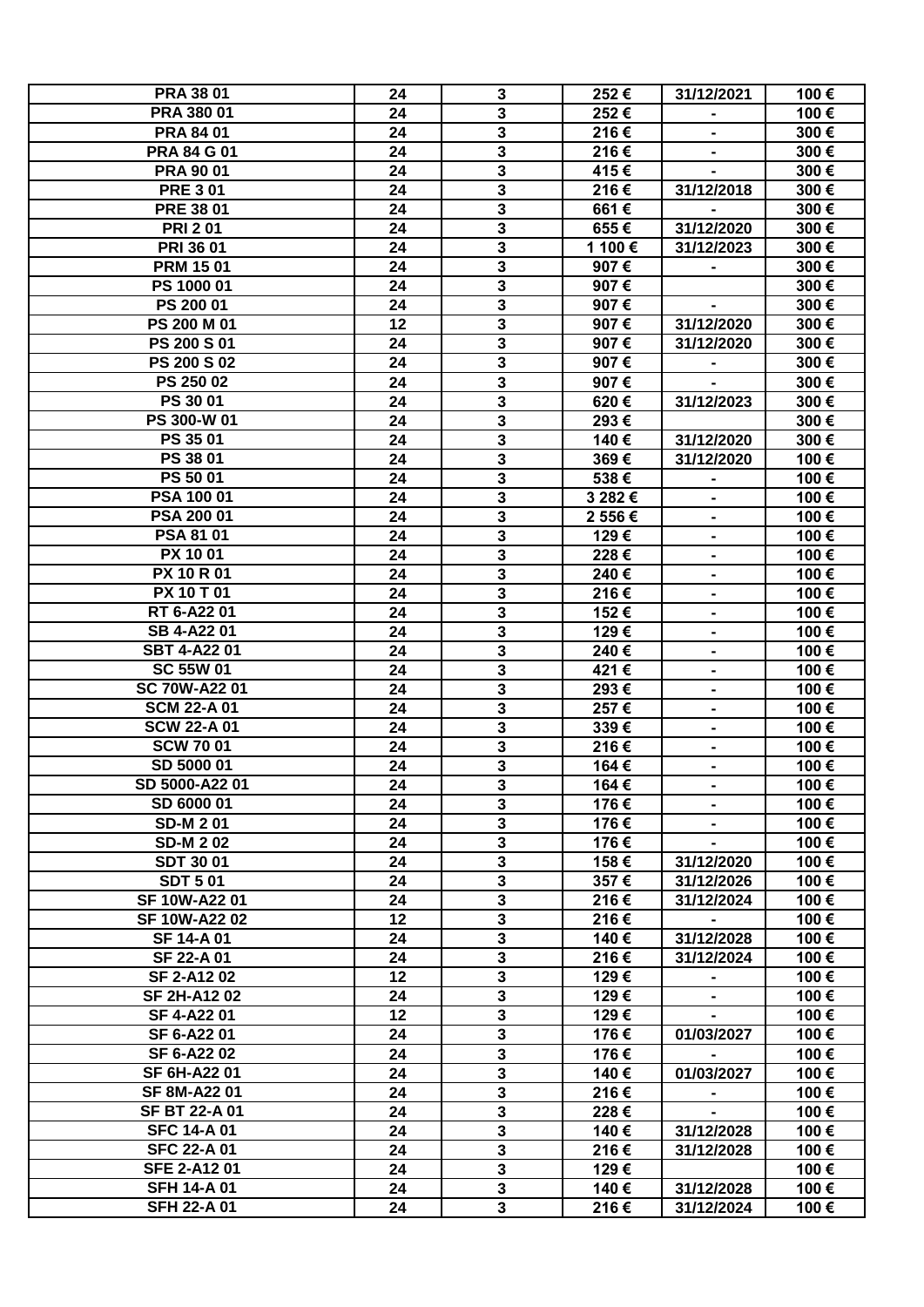| <b>SFL 14-A 01</b>    | 24 | $\mathbf{3}$              | 187€   | $\blacksquare$ | 100€ |
|-----------------------|----|---------------------------|--------|----------------|------|
| <b>SFL 22-A01</b>     | 24 | $\overline{\mathbf{3}}$   | 152€   |                | 100€ |
| <b>SFL 36-A01</b>     | 24 | 3                         | 47€    |                | 100€ |
| <b>SI-AT-A2201</b>    | 24 | $\overline{\mathbf{3}}$   | 129€   |                | 100€ |
| <b>SID 14-A 01</b>    | 24 | $\overline{\mathbf{3}}$   | 211€   | 31/12/2028     | 100€ |
| SID 22-A 01           | 24 | $\overline{\mathbf{3}}$   | 140€   | 31/03/2025     | 100€ |
| <b>SID 2-A1202</b>    | 24 | $\overline{\mathbf{3}}$   | 129€   |                | 100€ |
| <b>SID 4-A22 01</b>   |    | $\overline{\mathbf{3}}$   | 176€   |                | 100€ |
|                       | 24 |                           |        |                |      |
| SID 8-A22 01          | 24 | $\overline{\mathbf{3}}$   | 152€   |                | 100€ |
| <b>SIW 14-A 01</b>    | 24 | $\overline{\mathbf{3}}$   | 140€   | 31/12/2028     | 100€ |
| <b>SIW 22-A 01</b>    | 24 | $\overline{\mathbf{3}}$   | 140€   | $\blacksquare$ | 100€ |
| <b>SIW 22T-A01</b>    | 24 | $\overline{\mathbf{3}}$   | 205€   | $\blacksquare$ | 100€ |
| <b>SIW 6AT-A22 01</b> | 24 | 3                         | 176€   | $\blacksquare$ | 100€ |
| <b>SIW 9-A2201</b>    | 24 | 3                         | 176€   | $\blacksquare$ | 100€ |
| <b>SJD-A2201</b>      | 24 | 3                         | 228€   |                | 100€ |
| <b>SJT-A2201</b>      | 24 | $\overline{\mathbf{3}}$   | 176€   |                | 100€ |
| <b>SL 2-A1201</b>     | 24 | 3                         | 176€   |                | 100€ |
| SL 2-A22 01           | 24 | $\overline{\mathbf{3}}$   | 176€   |                | 100€ |
| <b>SMD 5701</b>       | 24 | $\overline{\mathbf{3}}$   | 176€   | 31/12/2028     | 100€ |
| <b>SPN 6-A2201</b>    | 24 | $\overline{\mathbf{3}}$   | 410€   |                | 100€ |
| SR 2-A1201            | 24 | $\overline{\mathbf{3}}$   | 129€   |                | 100€ |
| SR 30 01              | 24 | $\overline{\mathbf{3}}$   | 129€   |                | 100€ |
| SR 30-A36 01          | 24 | $\overline{\mathbf{3}}$   | 257€   |                | 100€ |
| SR 4-A22 01           | 24 | $\overline{\mathbf{3}}$   | 158€   |                | 100€ |
| SR 6-A22 01           | 24 | 3                         | 222€   |                | 300€ |
| ST 1800 01            | 24 | $\overline{\mathbf{3}}$   | 216€   | $\blacksquare$ | 300€ |
| ST 1800-A22 01        |    | 3                         |        |                |      |
|                       | 24 |                           | 205€   | $\blacksquare$ | 100€ |
| ST 2500 01            | 24 | 3                         | 211€   | $\blacksquare$ | 100€ |
| <b>TE 1 02</b>        | 24 | 3                         | 152€   |                | 300€ |
| TE 1000-AVR 01        | 24 | $\overline{\mathbf{3}}$   | 801€   | 31/12/2030     | 100€ |
| <b>TE 1000-AVR 02</b> | 24 | 3                         | 801€   |                | 100€ |
| TE 104 01             | 24 | 3                         | 503€   | 31/12/2022     | 100€ |
| TE 106 01             | 24 | 3                         | 392€   | 31/12/2025     | 100€ |
| <b>TE 1500-AVR 01</b> | 24 | $\overline{3}$            | 714€   | 31/12/2033     | 100€ |
| TE 16 01              | 24 | 3                         | 293€   | 31/12/2025     | 100€ |
| TE 16-C 01            | 24 | $\overline{\mathbf{3}}$   | 310€   | 31/12/2025     | 100€ |
| TE 16-M 01            | 24 | 3                         | 392€   | 31/12/2025     | 100€ |
| TE 18-M 01            | 24 | $\overline{\overline{3}}$ | 433€   | 31/12/2019     | 100€ |
| <b>TE 201</b>         | 24 | $\overline{\mathbf{3}}$   | 176€   | 31/12/2023     | 100€ |
| <b>TE 202</b>         | 24 | $\overline{\mathbf{3}}$   | 176€   |                | 100€ |
| TE 2000-AVR 01        | 24 | $\overline{\mathbf{3}}$   | 1 059€ |                | 300€ |
| TE 25 01              | 24 | $\overline{\mathbf{3}}$   | 515€   | 31/12/2022     | 100€ |
| TE 2-A 01             | 24 | $\overline{\mathbf{3}}$   | 211€   | 12/31/2020     | 100€ |
| TE 2-A22 02           | 24 | $\overline{\mathbf{3}}$   | 211€   |                | 100€ |
| <b>TE 2-M 01</b>      | 24 | 3                         | 193€   | 31/12/2023     | 300€ |
| <b>TE 2-M 02</b>      | 24 | 3                         | 193€   |                | 300€ |
| <b>TE 2-S 01</b>      | 24 | $\overline{\mathbf{3}}$   | 176€   | 31/12/2023     | 300€ |
| <b>TE 2-S 02</b>      | 24 | 3                         | 176€   |                | 300€ |
| TE 30 (02)            | 24 | $\overline{\mathbf{3}}$   | 369€   |                | 300€ |
| TE 30 01              |    |                           |        |                |      |
|                       | 24 | 3                         | 333€   | 31/12/2033     | 300€ |
| TE 3000-AVR 01        | 24 | $\mathbf{3}$              | 1463€  |                | 300€ |
| TE 3000-AVR 02        | 24 | 3                         | 1463€  |                | 300€ |
| TE 300-A36 03         | 24 | $\overline{\mathbf{3}}$   | 310€   |                | 300€ |
| <b>TE 300-AVR 01</b>  | 24 | $\overline{\mathbf{3}}$   | 345€   |                | 300€ |
| TE 30-A36 02          | 24 | $\overline{\mathbf{3}}$   | 468€   | 30/09/2033     | 300€ |
| TE 30-A36 03          | 24 | $\overline{\mathbf{3}}$   | 468€   | 30/06/2036     | 300€ |
| <b>TE 30-ATC (02)</b> | 24 | $\overline{\mathbf{3}}$   | 369€   |                | 300€ |
| <b>TE 30-AVR (02)</b> | 24 | $\overline{\mathbf{3}}$   | 369€   |                | 300€ |
| <b>TE 30-AVR 01</b>   | 24 | $\overline{\mathbf{3}}$   | 357€   | 30/06/2033     | 100€ |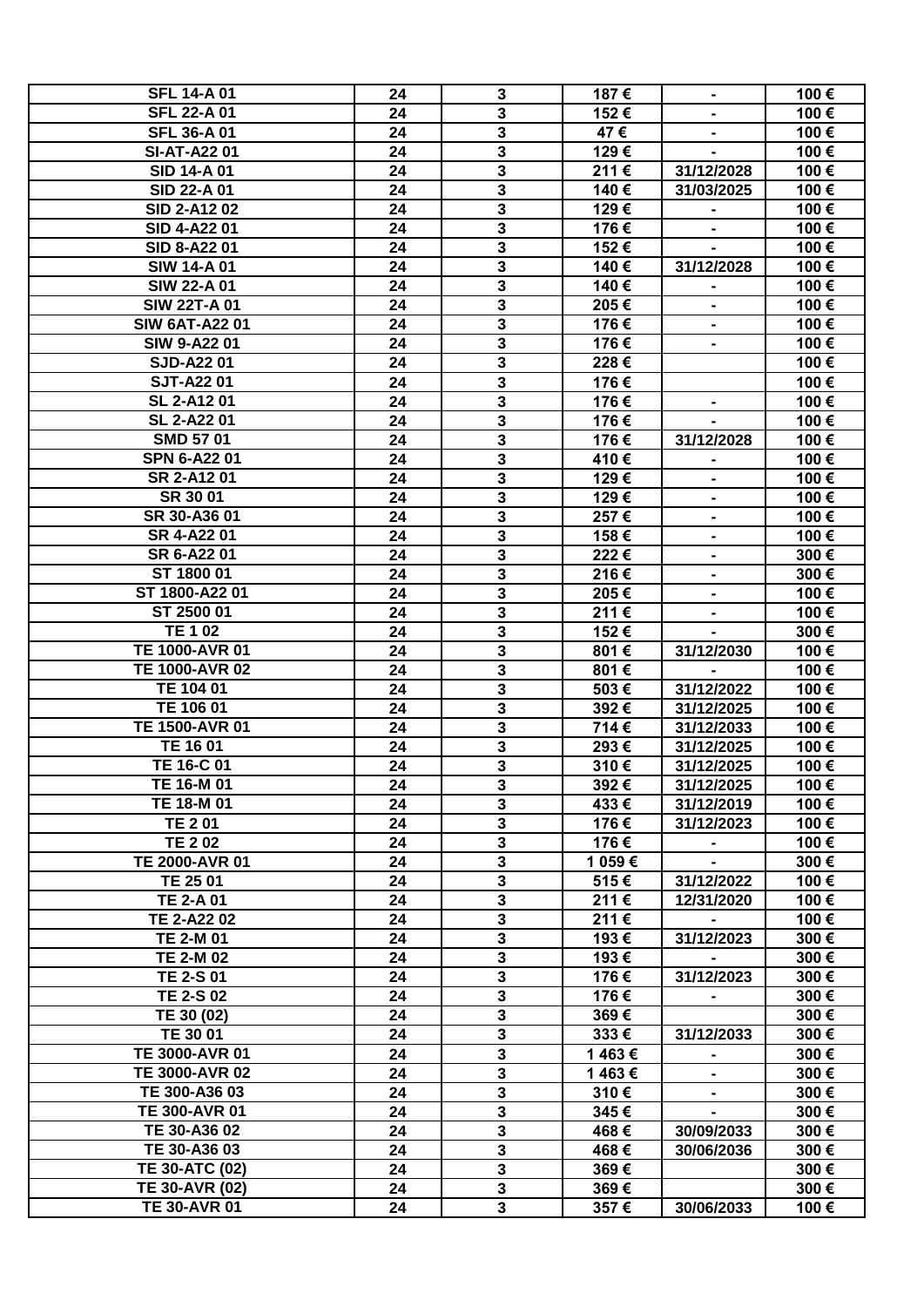| <b>TE 30-C-AVR 01</b>          | 24 | 3                       | 333€   | 31/12/2033     | 100€ |
|--------------------------------|----|-------------------------|--------|----------------|------|
| <b>TE 30-M-AVR 01</b>          | 24 | $\mathbf{3}$            | 357€   | 31/12/2029     | 300€ |
| TE 35 01                       | 24 | $\overline{\mathbf{3}}$ | 491€   | 31/12/2022     | 300€ |
| <b>TE 35C 01</b>               | 12 | $\overline{\mathbf{3}}$ | 456€   | 31/12/2022     | 300€ |
|                                |    |                         |        |                |      |
| <b>TE 3-C 01</b>               | 12 | $\overline{\mathbf{3}}$ | 176€   |                | 300€ |
| <b>TE 3-M 01</b>               | 24 | $\mathbf{3}$            | 176€   |                | 300€ |
| <b>TE 40-AVR 01</b>            | 24 | $\overline{\mathbf{3}}$ | 369€   | 31/12/2033     | 300€ |
| TE 4-A22 01                    | 24 | $\overline{\mathbf{3}}$ | 187€   | 31/12/2031     | 300€ |
| TE 4-A22 02                    | 24 | $\overline{\mathbf{3}}$ | 193€   |                | 300€ |
| TE 50 02                       |    | $\overline{3}$          | 445€   | 30/06/2033     | 300€ |
|                                | 24 |                         |        |                |      |
| TE 500 01                      | 24 | $\mathbf 3$             | 392€   |                | 100€ |
| TE 500 03                      | 24 | $\overline{\mathbf{3}}$ | 374€   |                | 100€ |
| <b>TE 500-AVR 01</b>           | 24 | $\overline{\mathbf{3}}$ | 392€   | 31/07/2034     | 100€ |
| <b>TE 500-AVR 03</b>           | 24 | $\overline{\mathbf{3}}$ | 392€   | $\blacksquare$ | 100€ |
| TE 505 01                      | 24 | $\mathbf 3$             | 538€   | 31/12/2023     | 100€ |
| <b>TE 50-AVR 02</b>            | 24 | $\overline{\mathbf{3}}$ |        |                |      |
|                                |    |                         | 456€   | 30/06/2033     | 100€ |
| <b>TE 50-AVR 03</b>            | 24 | $\mathbf{3}$            | 445€   | 30/06/2041     | 100€ |
| TE 60 03                       | 24 | $\mathbf{3}$            | 579€   | 31/12/2032     | 300€ |
| TE 60 ATC/AVR 04               | 24 | $\mathbf{3}$            | 445€   |                | 300€ |
| <b>TE 60 AVR 04</b>            | 24 | $\mathbf{3}$            | 585€   |                | 300€ |
| TE 60-A36 04                   | 24 | $\overline{\mathbf{3}}$ | 579€   | 30/06/2039     | 300€ |
|                                |    |                         |        |                |      |
| <b>TE 60-ATC 02</b>            | 24 | $\mathbf{3}$            | 614€   | 31/12/2027     | 300€ |
| <b>TE 60-ATC 03</b>            | 24 | $\overline{\mathbf{3}}$ | 614€   | 31/12/2032     | 300€ |
| <b>TE 60T-ATC 02</b>           | 24 | $\overline{\mathbf{3}}$ | 597€   | 31/12/2027     | 300€ |
| <b>TE 6-A 01</b>               | 24 | $\overline{\mathbf{3}}$ | 216€   | 12/31/2020     | 100€ |
| <b>TE 6-A 02</b>               | 24 | $\overline{\mathbf{3}}$ | 216€   | 31/12/2025     | 100€ |
|                                |    |                         |        |                |      |
| TE 6-A22 04                    | 24 | $\mathbf{3}$            | 257€   |                | 100€ |
| TE 6-A36 04                    | 24 | $\overline{\mathbf{3}}$ | 216€   |                | 300€ |
| TE 6-A36-AVR 03                | 24 | $\overline{\mathbf{3}}$ | 211€   | 31/12/2032     | 300€ |
| TE 6-C 01                      | 24 | $\mathbf 3$             | 263€   | 31/12/2022     | 300€ |
| TE 6-S 01                      | 24 | $\mathbf 3$             | 252€   | 31/12/2026     | 300€ |
| <b>TE 702</b>                  | 24 | $\overline{\mathbf{3}}$ | 246€   | 31/07/2038     | 300€ |
| TE 70 02                       | 24 | $\mathbf 3$             | 515€   | 31/12/2029     | 300€ |
|                                |    | $\overline{\mathbf{3}}$ |        |                |      |
| <b>TE 700-AVR 01</b>           | 24 |                         | 702€   | $\blacksquare$ | 300€ |
| TE 706 01                      | 24 | 3                       | 638€   | 31/12/2027     | 300€ |
| <b>TE 706-AVR 01</b>           | 24 | $\overline{\mathbf{3}}$ | 638€   | 31/12/2027     | 300€ |
| <b>TE 70-ATC 02</b>            | 24 | 3                       | 696€   | 31/12/2029     | 300€ |
| TE 70-ATC/AVR 03               | 24 | $\overline{\mathbf{3}}$ | 696€   |                | 300€ |
| <b>TE 70-AVR 03</b>            | 24 | $\overline{\mathbf{3}}$ | 515€   |                | 300€ |
| <b>TE 7-A 01</b>               | 24 | $\overline{\mathbf{3}}$ | 216€   |                | 300€ |
|                                |    |                         |        | 31/12/2029     |      |
| <b>TE 7-C 01</b>               | 24 | $\overline{\mathbf{3}}$ | 246€   | 31/07/2038     | 300€ |
| <b>TE 800-AVR 01</b>           | 24 | $\overline{\mathbf{3}}$ | 749€   |                | 300€ |
| TE 805 01                      | 24 | $\overline{\mathbf{3}}$ | 638€   | 31/12/2031     | 100€ |
| <b>TE 80-ATC 01</b>            | 24 | $\mathbf{3}$            | 801€   | 31/12/2029     | 100€ |
| TE 80-ATC/AVR 03               | 24 | $\overline{\mathbf{3}}$ | 801€   |                | 100€ |
| <b>TE 905-AVR 01</b>           | 24 | $\mathbf{3}$            | 661€   | 31/12/2025     | 100€ |
|                                |    |                         |        |                |      |
| <b>UD 16 01</b>                | 24 | $\mathbf{3}$            | 216€   |                | 100€ |
| <b>UW 10 01</b>                | 24 | $\mathbf{3}$            | 9 851€ | $\blacksquare$ | 100€ |
| $\overline{\text{VC}}$ 20-U 01 | 24 | $\overline{\mathbf{3}}$ | 404€   | $\blacksquare$ | 100€ |
| <b>VC 20-UL 02</b>             | 24 | $\mathbf{3}$            | 404€   |                | 100€ |
| <b>VC 20-UL 03</b>             | 24 | $\mathbf{3}$            | 404€   |                | 100€ |
| <b>VC 20-UM 01</b>             | 24 | $\mathbf{3}$            | 404€   |                | 100€ |
|                                |    |                         |        |                |      |
| <b>VC 20-UM 02</b>             | 24 | $\mathbf{3}$            | 404€   | $\blacksquare$ | 100€ |
| <b>VC 20-UM 03</b>             | 24 | $\mathbf{3}$            | 404€   | $\blacksquare$ | 100€ |
| <b>VC 20-UM-Y 01</b>           | 24 | $\mathbf{3}$            | 404€   |                | 100€ |
| <b>VC 20-U-Y 01</b>            | 24 | $\overline{\mathbf{3}}$ | 404€   |                | 100€ |
| <b>VC 40-U 01</b>              | 24 | $\mathbf{3}$            | 404€   |                | 100€ |
| <b>VC 40-UL 02</b>             | 24 | $\overline{\mathbf{3}}$ | 404€   |                | 100€ |
| <b>VC 40-UM 01</b>             | 24 | $\mathbf{3}$            |        |                |      |
|                                |    |                         | 433€   |                | 100€ |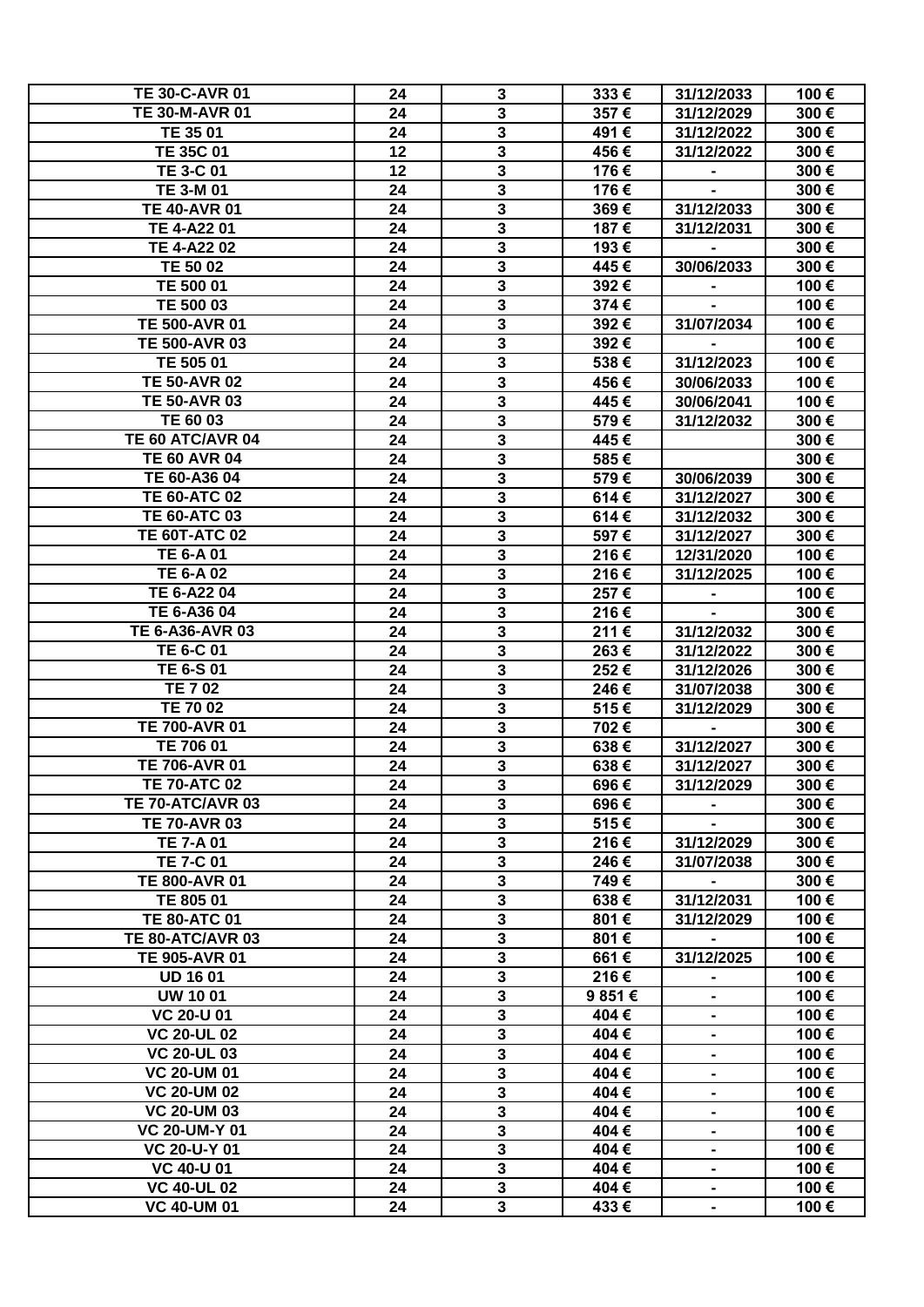| <b>VC 40-UM 02</b>                    | 24              | $\mathbf 3$             | 433€      | $\blacksquare$           | 100€ |
|---------------------------------------|-----------------|-------------------------|-----------|--------------------------|------|
| <b>VC 40-UM-Y 01</b>                  | $\overline{24}$ | $\overline{\mathbf{3}}$ | 433€      |                          | 100€ |
| <b>VC 40-U-Y 01</b>                   | $\overline{24}$ | $\overline{\mathbf{3}}$ | 404€      | $\overline{a}$           | 100€ |
| <b>VC 5-A2201</b>                     | $\overline{24}$ | $\overline{\mathbf{3}}$ | 293€      | $\frac{1}{2}$            | 100€ |
| <b>VC 60L-X 01</b>                    | 24              | $\mathbf{3}$            | 573€      | $\overline{\phantom{0}}$ | 100€ |
| <b>VC 60M-X 01</b>                    | 24              | $\overline{\mathbf{3}}$ | 573€      |                          | 100€ |
| <b>VC 60-U 01</b>                     | $\overline{24}$ | $\overline{\mathbf{3}}$ | 573€      |                          | 100€ |
| <b>WFE 450-E 01</b>                   | 24              | $\mathbf 3$             | $240 \in$ |                          | 100€ |
| <b>WFO 280 01</b>                     | 24              | $\mathbf{3}$            | 240€      |                          | 100€ |
| <b>WSC 55 02</b>                      | 24              | $\mathbf{3}$            | 263€      | 31/12/2022               | 100€ |
| <b>WSC 7001</b>                       | 24              | 3                       | 263€      | 31/12/2021               | 100€ |
| <b>WSC 8501</b>                       | 24              | $\overline{\mathbf{3}}$ | 357€      |                          | 100€ |
| <b>WSJ 750-EB 01</b>                  | $\overline{24}$ | $\overline{\mathbf{3}}$ | 205€      | 31/10/2027               | 100€ |
| <b>WSJ 750-ET 01</b>                  | $\overline{24}$ | $\overline{\mathbf{3}}$ | 205€      | 31/10/2027               | 100€ |
| <b>WSJ 850-EB 01</b>                  | 24              | $\mathbf{3}$            | 228€      | 31/10/2027               | 100€ |
| <b>WSJ 850-ET 01</b>                  | 24              | $\mathbf 3$             | 228€      | 31/10/2027               | 100€ |
| <b>WSR 1250PE 01</b>                  | 24              | $\overline{\mathbf{3}}$ | 345€      | 01/01/2027               | 100€ |
| <b>WSR 1400PE 01</b>                  | $\overline{24}$ | $\overline{\mathbf{3}}$ | 345€      | 01/03/2027               | 100€ |
| <b>WSR 22-A01</b>                     | 24              | $\overline{\mathbf{3}}$ | 140€      | 01/01/2024               | 100€ |
| <b>WSR 36-A 01</b>                    | 24              | $\overline{\mathbf{3}}$ | 275€      | 01/01/2025               | 100€ |
| <b>WSR 900-PE 01</b>                  | 24              | $\mathbf{3}$            | 345€      |                          | 100€ |
| <b>Changement connexion</b>           |                 |                         | #N/A      |                          |      |
| Cour.(35-47mm) SPX-L OU ABRASIVE      |                 |                         | #N/A      |                          |      |
| Cour.(52-77mm) SPX-L OU ABRASIVE      |                 |                         | #N/A      |                          |      |
| Cour.(82-122mm) SPX-L OU ABRASIVE     |                 |                         | #N/A      |                          |      |
| Cour.(132-162mm) SPX-L OU ABRASIVE    |                 |                         | #N/A      |                          |      |
| Cour.(35-52mm) SPX-H OU ABRASIVE      |                 |                         | #N/A      |                          |      |
| Cour.(62-102mm) SPX-H OU ABRASIVE     |                 |                         | #N/A      |                          |      |
| Cour.(112-152mm) SPX-H OU ABRASIVE    |                 |                         | #N/A      |                          |      |
| Cour.(162-202mm) SPX-H OU ABRASIVE    |                 |                         | #N/A      |                          |      |
| Cour.(225-250mm) SPX-H OU ABRASIVE    |                 |                         | #N/A      |                          |      |
| Dent à dent (300mm) SPX-H OU ABRASIVE |                 |                         | #N/A      |                          |      |
| Dent à dent (350mm) SPX-H OU ABRASIVE |                 |                         | #N/A      |                          |      |
| Dent à dent (400mm) SPX-H OU ABRASIVE |                 |                         | #N/A      |                          |      |
| Dent à dent (450mm) SPX-H OU ABRASIVE |                 |                         | #N/A      |                          |      |
| Dent à dent (500mm) SPX-H OU ABRASIVE |                 |                         | #N/A      |                          |      |

## **CONSTATS DE VERIFICATION**

**Hilti préconise de faire calibrer son laser chaque année.**

**Tous les lasers envoyés au SAV sont renvoyés calibrés !**

[Vous avez besoin d'en savoir plus ? Toutes les infos sont disponibles ici !](https://hilti.sharepoint.com/sites/E2_Community01/HiltipediaFrance/Accessoires systmes de mesure/Forms/AllItems.aspx)

**En Fleet, ce service est gratuit.**

**Pour les appareils en garantie service payant, voici les forfaits (un laser non calibrable suite au passage banc de test sera mis en DEVIS pour remise en état) :**

**Constat de vérification : Capteurs;Lasermètres;Lunettes optiques(POL);Laser-lignes (PM);Détecteurs légers : Tarif 60 € HT Constat de vérification Lasers rotatifs(PR);Lasers de canalisation (PP);Constat de vérification Théodolite(POT):Tarif 125,88 € HT Constat de vérification Ferroscan (FS 10, PS 200…) ; Radar (PS 1000…) : Tarif 230 € HT Constat de vérification Stations d'implantation (PL, POS) : Tarif 230 € HT**

## **CONSTATS DE VERIFICATION**

**Hilti préconise de faire calibrer les outils hydrauliques chaque année.**